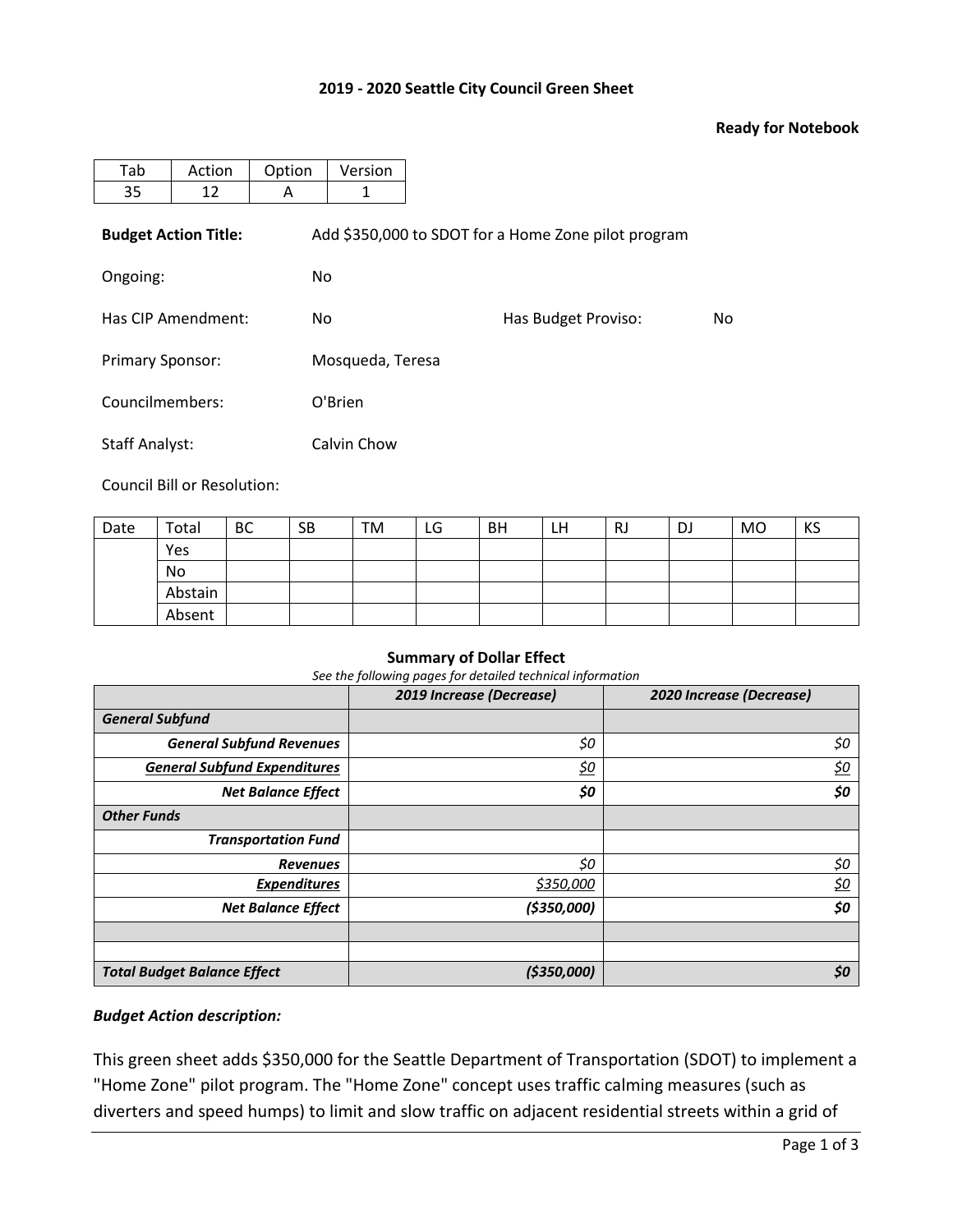| Artion | Ontion | Version |
|--------|--------|---------|
|        |        |         |

arterial streets, creating zones of people-centered areas that prioritizes pedestrians safety and community use of right-of-way.

Council anticipates that SDOT would deliver this program with existing staff and use the funding for physical improvements to the right-of-way.